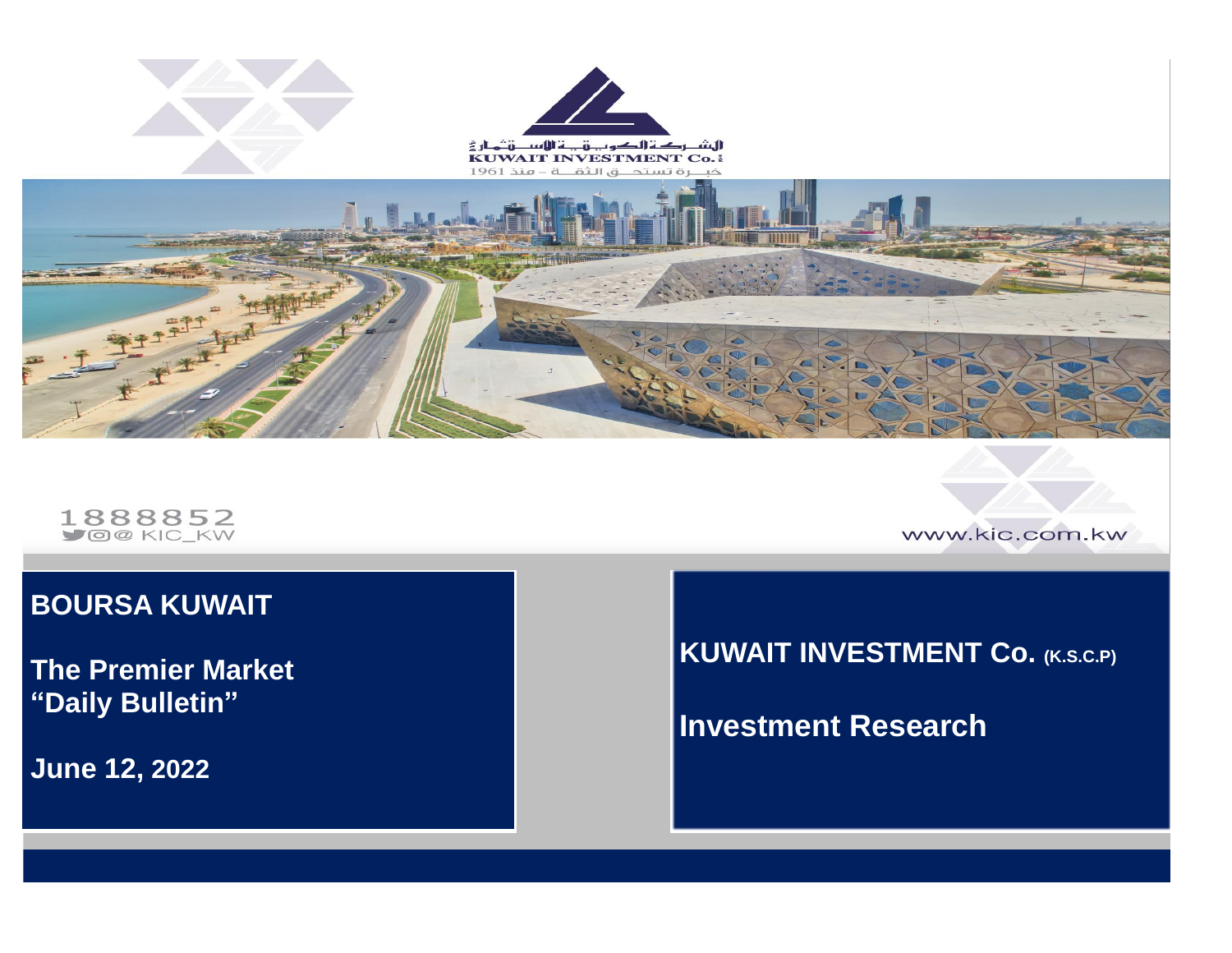| KUWAIT INVESTMENT Co.                                  |            |                       |                            |          |                   |                              |                      |                                    | <b>Investment Research</b> |                 |                            |                     |                       |                  |            |  |
|--------------------------------------------------------|------------|-----------------------|----------------------------|----------|-------------------|------------------------------|----------------------|------------------------------------|----------------------------|-----------------|----------------------------|---------------------|-----------------------|------------------|------------|--|
| <b>BOURSA KUWAIT   Premier Market Daily Bulletin  </b> |            |                       |                            |          |                   |                              |                      |                                    |                            |                 |                            |                     | Sunday, June 12, 2022 |                  |            |  |
|                                                        |            | <b>Premier Market</b> | <b>Today Closing Price</b> |          |                   | <b>Market Capitalization</b> |                      | <b>Rel. Valuations &amp; Yield</b> |                            | <b>YTD-2022</b> | <b>YTD-2022</b>            | <b>Book Value</b>   | <b>TTM EPS</b>        | <b>DPS FY-21</b> |            |  |
| <b>Code</b>                                            | <b>DTD</b> | <b>Constituents</b>   | <b>KWD</b>                 | Chg. KWD | <b>DTD Return</b> | <b>KWD MIn</b>               | <b>Market Weight</b> | P/E X                              | P/B X                      | <b>YIELD</b>    | Turnover<br><b>KWD MIn</b> | <b>Price Return</b> | KWD 31.12.21          | <b>KWD</b>       | <b>KWD</b> |  |
| 101                                                    | V          | <b>NBK</b>            | 1.015                      | (0.014)  | $(1.36\%)$        | 7,666                        | 17.6%                | 21.6                               | 2.17                       | 2.96%           | 620.39                     | 6.90%               | 0.469                 | 0.047            | 0.030      |  |
| 108                                                    |            | <b>KFH</b>            | 0.829                      | (0.026)  | $(3.04\%)$        | 7,698                        | 17.6%                | 29.0                               | 3.95                       | 1.45%           | 1008.36                    | 9.60%               | 0.210                 | 0.029            | 0.012      |  |
| 605                                                    | V          | <b>ZAIN</b>           | 0.601                      | (0.007)  | (1.15%)           | 2,601                        | 6.0%                 | 14.0                               | 2.19                       | 5.49%           | 321.06                     | 1.01%               | 0.275                 | 0.043            | 0.033      |  |
| 818                                                    |            | <b>AUB Bahrain</b>    | 0.260                      | (0.009)  | (3.35%)           | 2,898                        | 6.6%                 | 15.4                               | 2.14                       | 3.49%           | 680.99                     | 2.88%               | 0.121                 | 0.017            | 0.009      |  |
| 205                                                    | V          | <b>KIPCO</b>          | 0.160                      | (0.005)  | (3.03%)           | 422                          | 1.0%                 | 228.6                              | 1.32                       | 3.13%           | 183.34                     | 12.68%              | 0.122                 | 0.001            | 0.005      |  |
| 109                                                    | v.         | <b>BOUBYAN</b>        | 0.785                      | (0.018)  | (2.24%)           | 2,621                        | 6.0%                 | 57.8                               | 4.65                       | 0.64%           | 98.35                      | 4.34%               | 0.169                 | 0.014            | 0.005      |  |
| 102                                                    | $=$        | <b>GBK</b>            | 0.311                      | 0.000    | 0.00%             | 948                          | 2.2%                 | 22.2                               | 1.41                       | 2.25%           | 291.79                     | 11.47%              | 0.221                 | 0.014            | 0.007      |  |
| 821                                                    | v          | <b>WARBABANK</b>      | 0.258                      | (0.005)  | $(1.90\%)$        | 406                          | 0.9%                 | 42.9                               | 1.38                       | 0.00%           | 88.73                      | $(5.84\%)$          | 0.187                 | 0.006            | 0.000      |  |
| 107                                                    | v          | <b>BURGAN</b>         | 0.270                      | (0.005)  | (1.82%)           | 845                          | 1.9%                 | 20.6                               | 1.14                       | 1.85%           | 98.92                      | 7.57%               | 0.236                 | 0.013            | 0.005      |  |
| 603                                                    | v          | <b>AGILITY</b>        | 1.111                      | (0.018)  | $(1.59\%)$        | 2,478                        | 5.7%                 | 55.6                               | 1.16                       | 1.80%           | 432.95                     | 17.57%              | 0.956                 | 0.020            | 0.020      |  |
| 413                                                    |            | <b>MABANEE</b>        | 0.781                      | (0.013)  | $(1.64\%)$        | 970                          | 2.2%                 | 16.5                               | 1.83                       | 1.79%           | 79.68                      | 4.40%               | 0.426                 | 0.047            | 0.014      |  |
| 501                                                    |            | <b>NIG</b>            | 0.294                      | (0.006)  | $(2.00\%)$        | 595                          | 1.4%                 | 5.5                                | 1.46                       | 4.08%           | 198.36                     | 40.25%              | 0.202                 | 0.054            | 0.012      |  |
| 823                                                    |            | <b>MEZZAN</b>         | 0.476                      | (0.014)  | (2.86%)           | 148                          | 0.3%                 | 17.3                               | 1.32                       | 3.36%           | 41.11                      | (19.19%)            | 0.361                 | 0.028            | 0.016      |  |
| 514                                                    |            | <b>BOUBYAN PETRO</b>  | 1.040                      | (0.016)  | (1.52%)           | 556                          | 1.3%                 | 14.0                               | 1.96                       | 5.77%           | 70.49                      | 22.07%              | 0.532                 | 0.075            | 0.060      |  |
| 106                                                    | V          | <b>KIB</b>            | 0.217                      | (0.001)  | $(0.46\%)$        | 246                          | 0.6%                 | 38.3                               | 0.84                       | 1.84%           | 103.67                     | $(0.46\%)$          | 0.258                 | 0.006            | 0.004      |  |
| 204                                                    | v.         | <b>NINV</b>           | 0.280                      | (0.014)  | (4.76%)           | 223                          | 0.5%                 | 9.0                                | 1.08                       | 16.07%          | 199.69                     | 27.85%              | 0.260                 | 0.031            | 0.045      |  |
| 824                                                    |            | <b>INTEGRATED</b>     | 0.409                      | (0.011)  | (2.62%)           | 103                          | 0.2%                 | 62.3                               | 1.67                       | 2.44%           | 60.79                      | 10.54%              | 0.244                 | 0.007            | 0.010      |  |
| 526                                                    | v.         | <b>QURAIN</b>         | 0.354                      | (0.005)  | (1.39%)           | 389                          | 0.9%                 | 16.0                               | 0.81                       | 5.08%           | 72.28                      | 2.02%               | 0.438                 | 0.022            | 0.018      |  |
| 623                                                    | V          | <b>HUMANSOFT</b>      | 3.110                      | (0.018)  | (0.58%)           | 380                          | 0.9%                 | 6.1                                | 2.87                       | 12.86%          | 127.73                     | (3.54%)             | 1.084                 | 0.514            | 0.400      |  |
| 826                                                    | V.         | <b>AZNOULA</b>        | 0.214                      | (0.002)  | (0.93%)           | 235                          | 0.5%                 | 17.8                               | 4.03                       | 6.54%           | 25.86                      | (6.14%)             | 0.053                 | 0.012            | 0.014      |  |
| 827                                                    | V          | <b>BOURSA</b>         | 2.490                      | (0.039)  | $(1.54\%)$        | 500                          | 1.1%                 | 31.5                               | 8.25                       | 2.61%           | 63.72                      | 23.27%              | 0.302                 | 0.079            | 0.065      |  |
| 252                                                    | V.         | <b>ALIMTIAZ</b>       | 0.102                      | (0.002)  | $(1.92\%)$        | 116                          | 0.3%                 | 68.9                               | 0.58                       | 8.82%           | 71.39                      | (13.56%)            | 0.175                 | 0.001            | 0.009      |  |
| 401                                                    | V          | <b>KRE</b>            | 0.145                      | (0.007)  | $(4.61\%)$        | 137                          | 0.3%                 | 21.0                               | 1.04                       | 2.07%           | 103.98                     | $(18.99\%)$         | 0.139                 | 0.007            | 0.003      |  |
| 505                                                    | V.         | <b>CABLE</b>          | 1.431                      | (0.069)  | $(4.60\%)$        | 300                          | 0.7%                 | 18.6                               | 1.32                       | 4.19%           | 83.05                      | 64.29%              | 1.087                 | 0.077            | 0.060      |  |
| 642                                                    |            | <b>ALAFCO</b>         | 0.197                      | (0.008)  | $(3.90\%)$        | 188                          | 0.4%                 | <b>NM</b>                          | 0.67                       | 0.00%           | 33.82                      | (9.63%)             | 0.293                 | (0.006)          | 0.000      |  |
| 654                                                    | v.         | <b>JAZEERA</b>        | 1.856                      | (0.043)  | (2.26%)           | 408                          | 0.9%                 | 55.8                               | 13.57                      | 1.72%           | 86.43                      | 43.88%              | 0.137                 | 0.033            | 0.032      |  |
| 830                                                    | V.         | <b>ALG</b>            | 0.831                      | (0.016)  | $(1.89\%)$        | 231                          | 0.5%                 | 15.2                               | 4.02                       | $0.00\%$        | 50.88                      | (12.53%)            | 0.207                 | 0.055            | 0.000      |  |
| <b>Subtotal: Premier Market</b>                        |            |                       |                            |          | (2.09%)           | 34,310                       | 78.6%                | 22.1                               | 2.14                       | 2.65%           | 5,247                      | 7.79%               |                       |                  |            |  |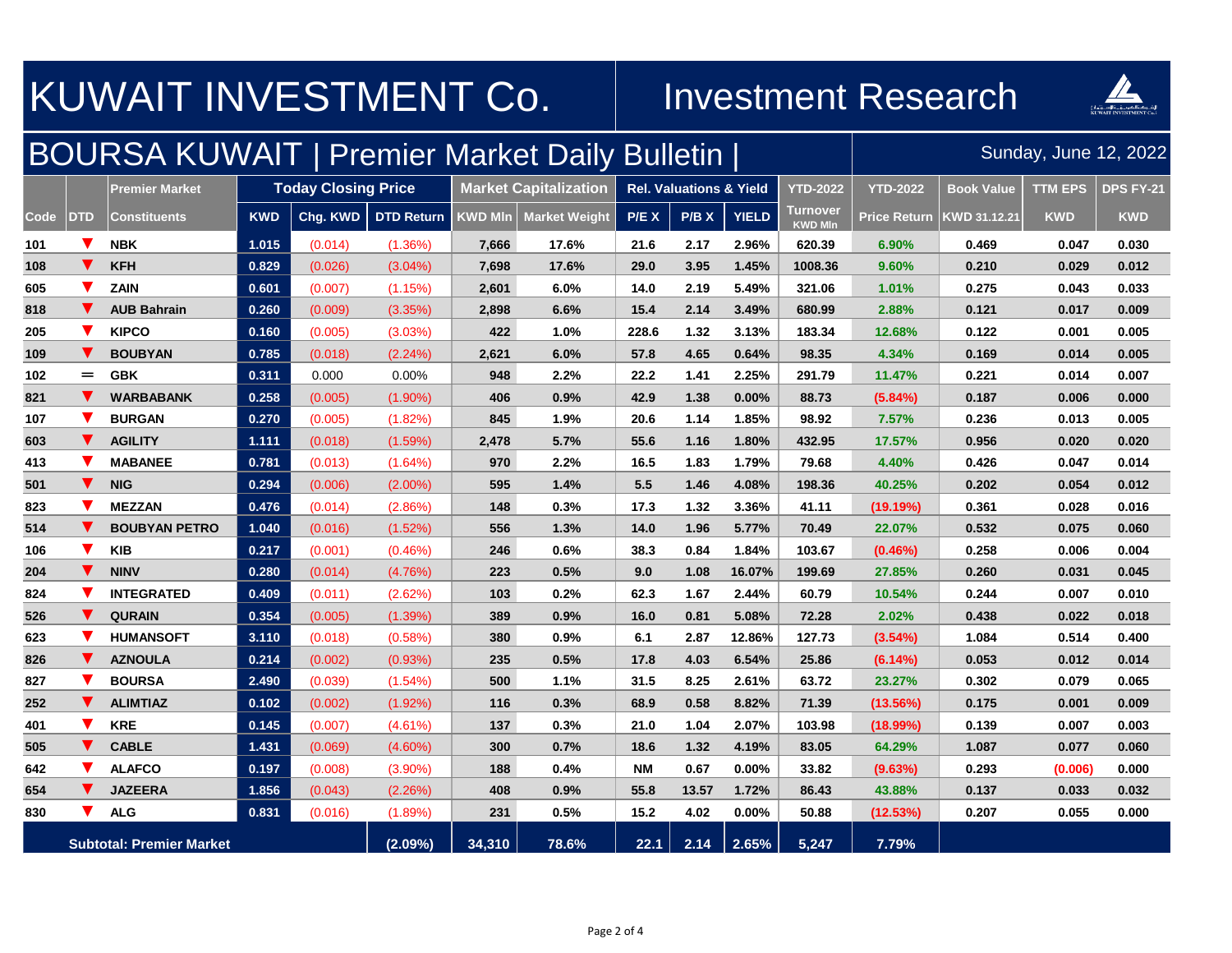# KUWAIT INVESTMENT Co. | Investment Research